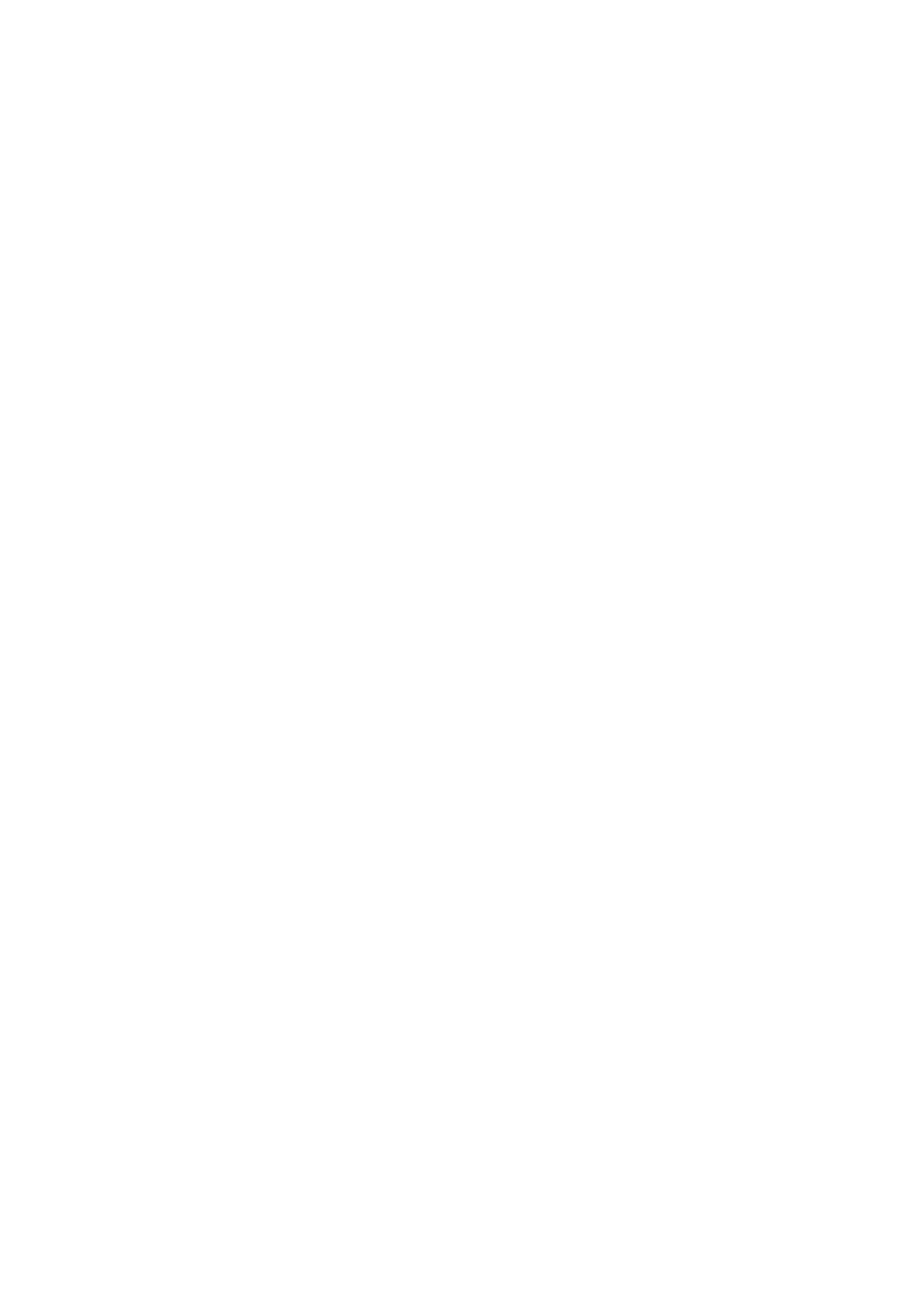| <b>Contents</b>            | Page |
|----------------------------|------|
| <b>Policy Statement</b>    | २    |
| <b>General Information</b> | २    |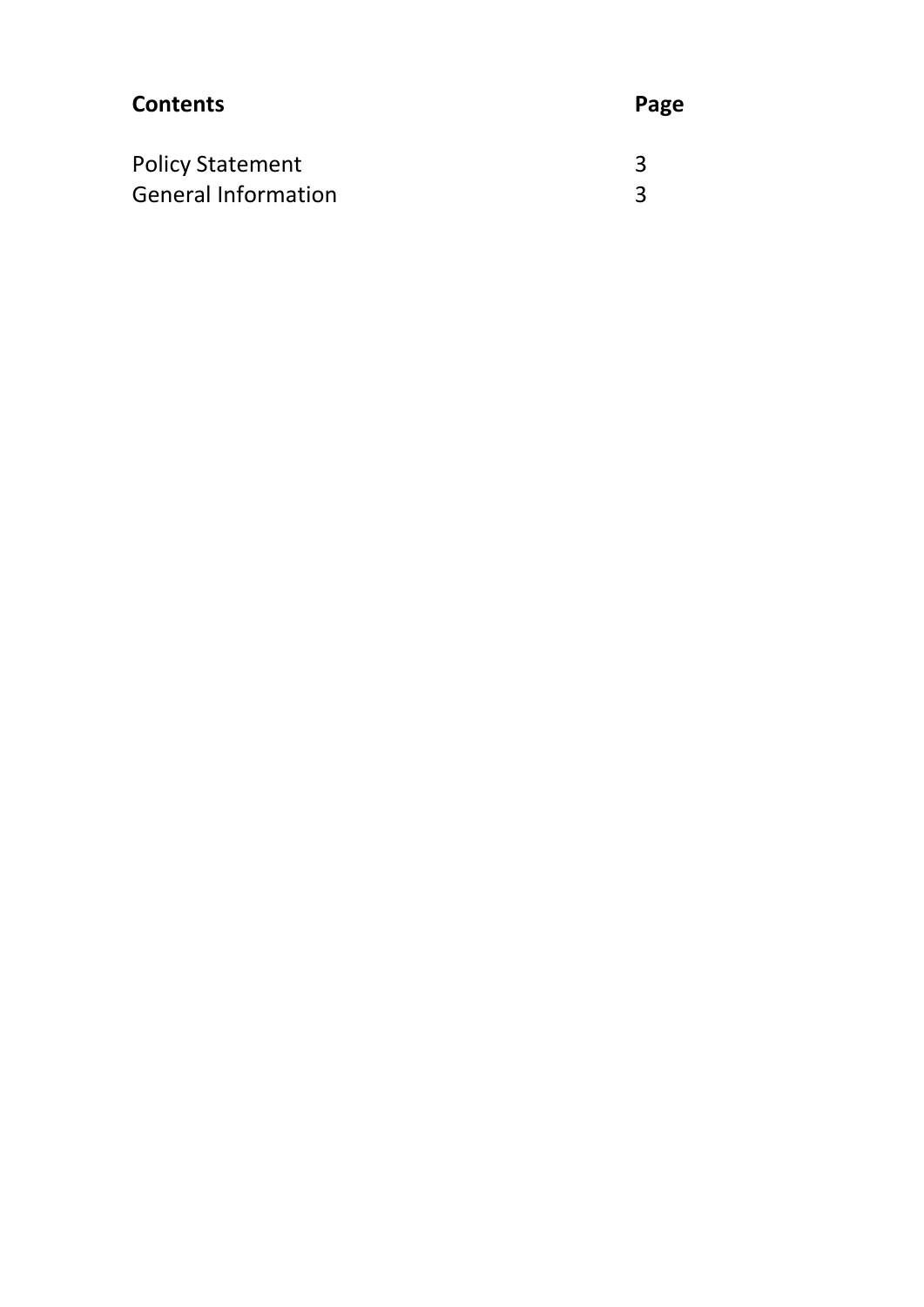## **1. Policy statement**

As an organisation using the Disclosure and Barring Service (DBS) to assess applicants' suitability for positions of trust, Knowsley Disability Concern complies fully with the DBS code of practice and undertakes to treat all applicants for positions fairly.

Knowsley Disability Concern undertakes not to discriminate unfairly against any subject of a disclosure on the basis of a conviction or other information revealed.

## **2. General information**

This policy on the recruitment of ex-offenders is available to all disclosure applicants at the outset of the recruitment process.

We actively promote equality of opportunity for all with the right mix of talent, skills and potential and welcome applications from a wide range of candidates, including those with criminal records. We select all candidates for interview based on their skills, qualifications and experience.

A disclosure is only requested after a thorough risk assessment has indicated that one is both proportionate and relevant to the position concerned. For those positions where a disclosure is required, all application forms, job adverts and recruitment briefs will contain a statement that a disclosure will be requested in the event of the individual being offered the position.

Where a disclosure is to form part of the recruitment process, we encourage all applicants called for interview to provide details of their criminal record at an early stage in the application process and we guarantee that this information will only be seen by those who need to see it as part of the recruitment process.

We make sure that all those in Knowsley Disability Concern who are involved in the recruitment process have been suitably trained to identify and assess the relevance and circumstances of offences.

We also ensure that they have received appropriate guidance and training in the relevant legislation relating to the employment of ex-offenders, e.g. the Rehabilitation of Offenders Act 1974.